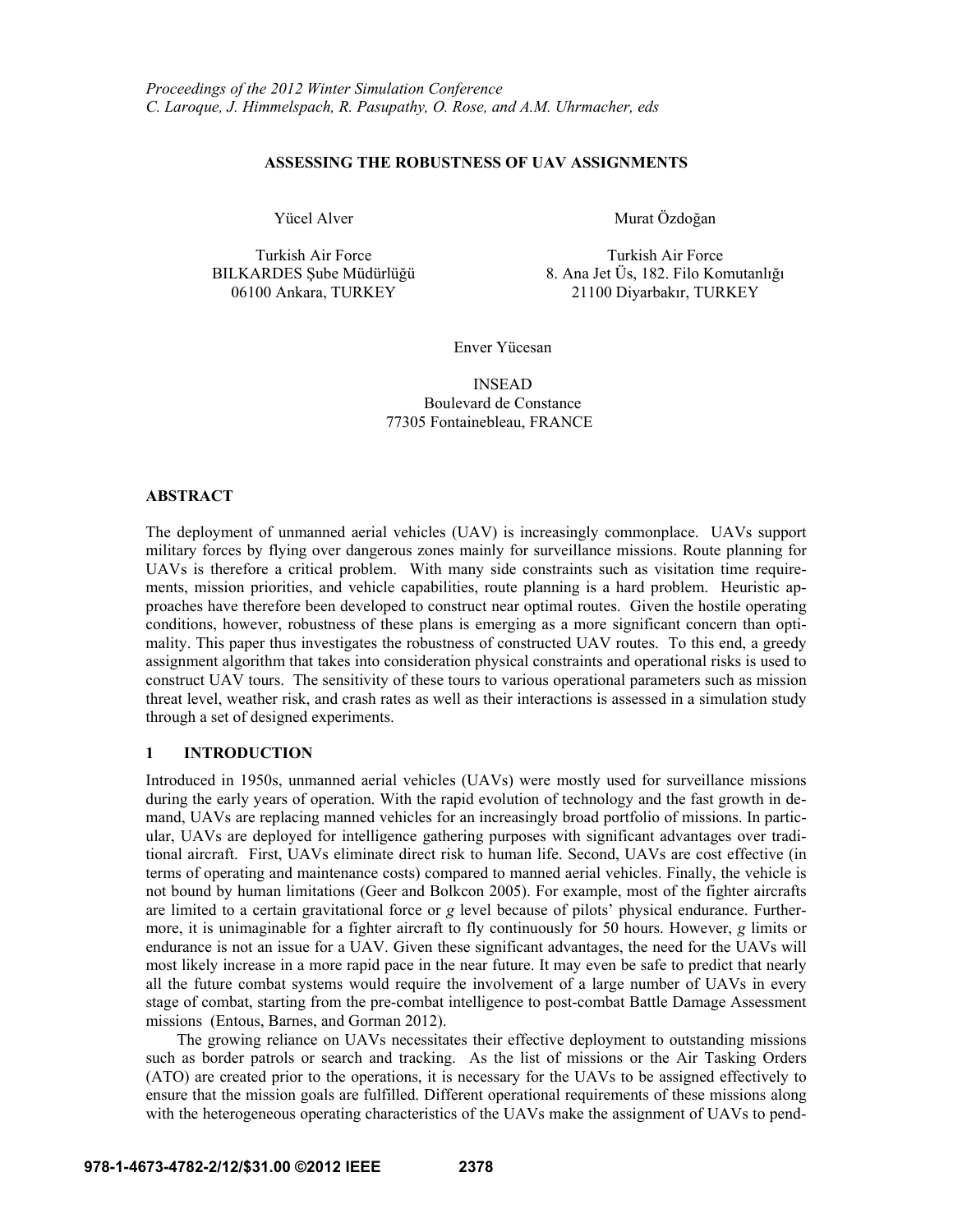ing missions a hard problem. Combinatorial in nature, route planning necessitates an approach that satisfies both operational, technical, and computational constraints. There exists a significant literature on UAV route construction that is anchored in the traveling salesman problem (TSP) and the vehicle routing problem (VRP). TSP requires visiting a set of customers once using one or more vehicles. VRP enriches this setting by adding vehicle capacities and customer requirements. Laporte et al. (2000) provides a comprehensive review of heuristic approaches to VRP.

The solution process is further complicated by the risks associated with the missions. Such risks range from aborting a take-off due to a malfunction on the vehicle to abandoning a mission due to poor weather conditions or from crashing during take-off to being shot down by hostile fire. As noted by Ahner et al. (2006), "military operations are dynamic complex set of events. The problems associated with military operations are naturally also dynamic and complex." It is therefore crucial to assess the robustness of the planned routes (i.e., UAV assignments to missions) through rigorous sensitivity analysis. In particular, Shetty et al. (2008) "*recommend developing a simulation-based approach and rigorous performance evaluation for validating this (or a variant) model and solution approach. Simulation can allow study of many more realistic battlefield considerations such as sensor networking, line of sight, and weather conditions that are too detailed to be considered in a single mathematical formulation. Design of experiment studies and analysis of variance can provide the military commander with significant and interacting factors, and provide practical insights.*"

The objective of this paper is therefore to investigate the robustness of the solutions for the route planning (i.e., mission assignment) problem for different types of UAVs and to determine those parameters (and their interactions) that affect mission success. To this end, we first deploy a timeoriented nearest neighbor heuristic (Solomon 1987) to solve the UAV route construction problem within a plausible computing time. We then construct a valid discrete event simulation model to test the robustness of the proposed solution under various operational risks. Finally, we investigate the sensitivity of system performance, defined as the ability to complete all assigned missions, to various operating parameters through carefully designed experiments. This analysis would help policymakers in planning the procurement and deployment of different UAVs with different operational capabilities as well as logistics specialists in constructing effective maintenance policies. The analysis would also help military planners in making the final go/no-go decision before flying a mission (for instance, given the prevailing weather conditions), and in identifying and analyzing out-of-the-ordinary occurrences such as unexpectedly high attrition rates after the missions.

The remainder of the paper is organized as follows. Section 2 introduces the modeling and analysis framework as well as the details of the experimental design. Section 3 discusses the results and, in particular, the effects of the input factors on performance. The last section summarizes the results and points out possible future work.

## **2 MODELING AND ANALYSIS FRAMEWORK**

Mirroring the increasing deployment of UAVs in field operations, research on their scheduling and routing is also expanding rapidly. Given the inherent complexity of the problem, researchers have been proposing tour-building heuristics that are anchored on the VRP framework. More recently, such algorithms have been coupled with metaheuristics such as tabu search to obtain significant improvements in route planning. For example, Shetty et al. (2008) introduce an innovative approach for allocating targets to unmanned combat aerial vehicles and sequencing them to maximize service to targets based on their criticality. One should note, however, that these "*procedures are usually context dependent and require finely tuned parameters which may make their extension to other situations difficult*" (Laporte et al. 2000). While these approaches have been relatively successful in static tour building, a dynamic approach is needed to reflect the changing combat conditions (Ahner et al. 2006). There has been recent work in incorporating emerging targets or missions dynamically during mission execution. For example, Harder et al. (2004) describe a general architecture along with a Java implementation of heuristics for automating both route planning and modification. An alternative approach to route planning and modification is to use dynamic programming; however, this approach suffers from the curse of dimensionality. Flint et al. (2009) try to overcome this challenge through approximate dynamic programming and simulation. They also provide guidelines for modeling inherent randomness in such systems. Ahner et al. (2006) propose a heuristic approach that combines discrete-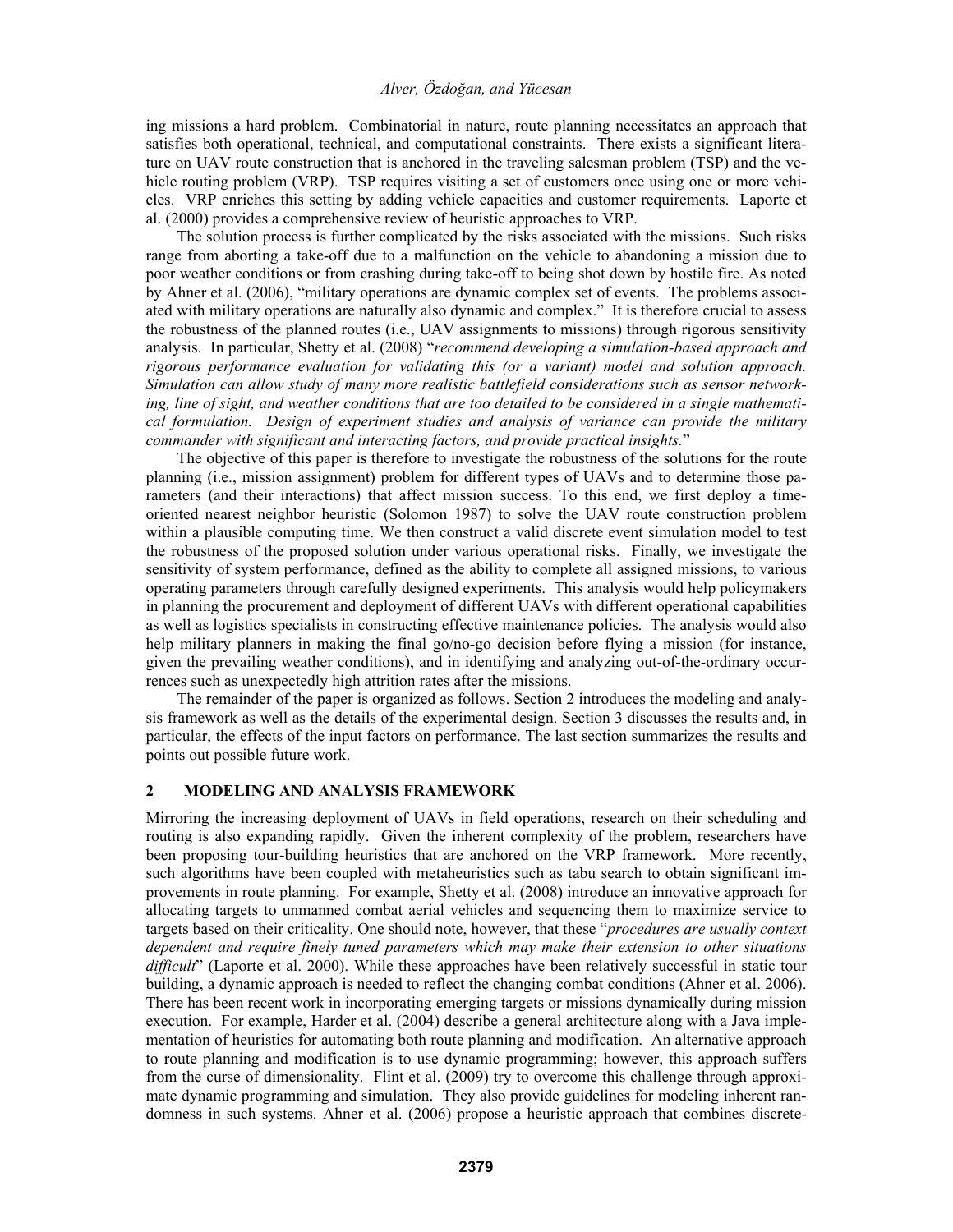event simulation with optimization. Kamrani and Ayani (2007) propose a static simulation-aided path planning approach to discover and track a ground target. Corner and Lamont (2004) introduce a parallel simulation test bed to depict the swarm behavior of UAVs. Hamilton et al. (2007) emphasize the importance of building valid simulation models; they also propose a test bed for UAV simulations. A recent stream of research focuses on the cooperative behavior of a swarm of UAVs in mission execution (for example, Lian and Deshmukh (2006) and the references therein). Pohl and Lamont (2008) address the swarm routing problem by optimizing paths for both cost and risk.

There exist, however, a multitude of risks awaiting the UAVs, ranging from vehicle malfunction to hostile fire. It is therefore crucial to assess the robustness of the planned route through rigorous sensitivity analysis. This is indeed the focus of our work. More specifically, we first deploy a route building heuristic based on the framework of vehicle routing and scheduling problem with time windows (VRSPTW) for solving the assignment problem of different types of UAVs to missions with different attributes and constraints. We then assess the solution's robustness through designed simulation experiments. To this end, in the first (planning) phase, we create an Air Tasking Order (ATO) list for the following day's missions assuming the availability of a fixed number of resources (e.g., UAVs, sensor packages, maintenance workers, etc.). We then solve the assignment problem to find a solution that deploys the vehicles effectively. In the second phase, we simulate the execution of the assigned missions to assess the robustness of the routes in the presence of uncertainty and disruptions. We then investigate the sensitivity of performance metrics to various operational parameters. We should note that the unpublished dissertation of Nannini (2006) is the closest work to our paper. While Nannini investigates various scheduling policies, he stops short of investigating operational parameters that impact the success of the proposed UAV schedules.

### **2.1 The Route Planning Problem**

Our approach to route planning is based on the time-oriented nearest neighbor heuristic, which was originally proposed to solve VRSPTW (Solomon 1987). Before describing our heuristic, let us recall the key characteristics of the problem. First, a UAV can be assigned to more than one mission. However, a UAV can only be assigned to a limited number of missions since there are constraints for both the missions and the UAVs. The most important constraint on the missions is their target opportunity window (TOW). The missions must therefore start and finish within that time window. For the UAVs, the most important constraint is their endurance. The UAVs will fly only for a specific number of hours due to fuel availability. Within these constraints, one might consider various objective functions. For example, one may wish to maximize the number of assigned missions. Alternatively, it may be more important to use the limited resources to complete critical missions rather than completing a larger number, but not necessarily critical, missions. To reinforce this perspective, we assign to each mission in the ATO list bonus points or mission values that reflect its criticality. Ahner et al. (2006) also use mission values in determining mission assignments. Our objective can then be reformulated as assigning missions to the squadron of UAVs to maximize the total bonus points earned by the proposed schedule.

Given the combinatorial nature of the problem, it is impossible to enumerate and compare the scores of all the possible assignments when the number of missions and/or the number of UAVs are large. Instead, we construct the routes on the fly in a greedy but myopic fashion, which is similar to the time-oriented nearest neighbor heuristic. We start with the earliest mission on the ATO list. We check a series of constraints to determine whether a UAV can be assigned to that mission. These constraints include:

- The maximum operational range of the UAV has to be longer than the distance between the location of the mission and the squadron base.
- The UAV has to perform the mission within the given time period. It has to be in the mission area after TOW start time and has to accomplish the mission before TOW end time.
- The UAV has to be able to return to base after executing the mission.
- The UAV has to have reserve fuel for another 60 minutes after returning to base. This reserve fuel is required for emergencies (e.g., if a runway is closed, the UAV has to divert to an alternate airfield).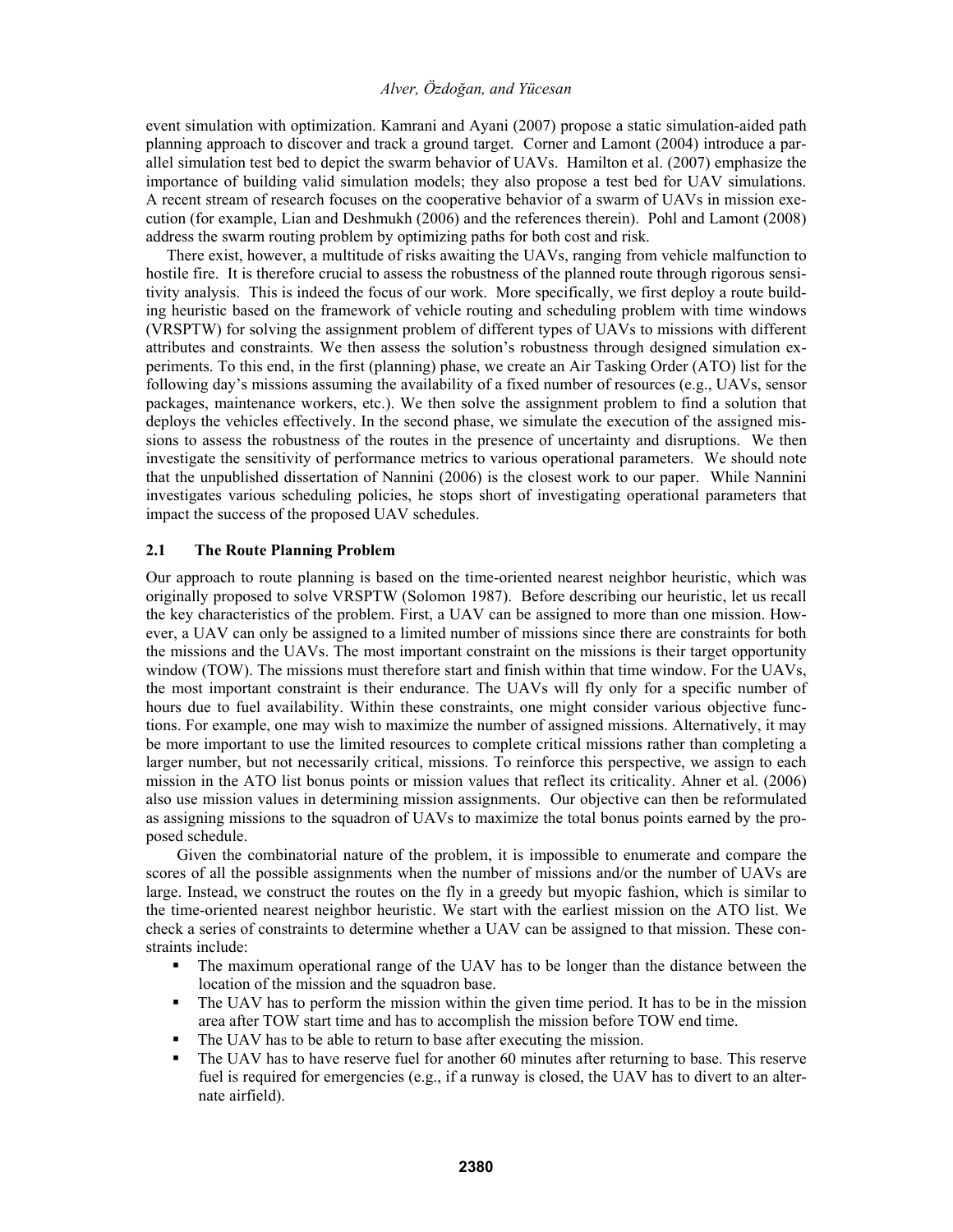If a UAV satisfies all these constraints, the first mission on the ATO list is added to the mission list of that UAV, the location of the UAV is updated to reflect the mission location along with the remaining fuel of the UAV, and the current time is recalculated.

Based on the updated time, the location and the remaining fuel of the UAV, the algorithm checks whether the UAV can accomplish the second mission on the ATO list. If the UAV satisfies the above constraints, the second mission becomes a feasible candidate that can be added to the mission list of the UAV. Since the algorithm aims at finding the next feasible mission that earns the largest bonus (i.e., the largest sum of mission values), it keeps evaluating the feasibility of all subsequent missions, which can be accomplished with higher bonus points. For example, if the UAV can be assigned to the second, fifth, and ninth missions after accomplishing the first mission, only the mission with the highest bonus points is added to the mission list of the UAV. After determining the next mission with the highest bonus, the location and the remaining endurance of the UAV as well as the current time are updated.

This process is repeated until all the missions on the ATO list are evaluated. At the end of this process, a feasible flight schedule (route) with the highest total bonus points is constructed. The total bonus that the UAV can earn by accomplishing these missions is calculated by adding the bonus points of each mission in the UAV's route. The process is repeated as long as there are both unassigned missions on the ATO list and available UAVs. Figure 1 depicts an example, where there are two possible routes, one starting from M1 and the other from M9. The total bonus earned for the first route is equal to 200 while the second route earns 195 points. The algorithm therefore selects the first route and assigns M1, M5, and M6 to the UAV. More specifically, the tree is searched in a breadthfirst fashion.

Since there are two different types of UAVs in our study (namely Heron and Gnat), the same process is repeated for the other type of UAV. Therefore, at the end of a full run of the route planning phase, there will be two lists: one containing the missions with the most points for Herons and one containing the missions with the most points for Gnats. Finally, the algorithm selects the UAV and the route combination that has the highest bonus points. The assignment process terminates when either all the missions in the ATO list are exhausted or there are no more UAVs left to be scheduled.



Figure 1: Time Oriented Nearest Neighbor algorithm for the Mission Assignment Problem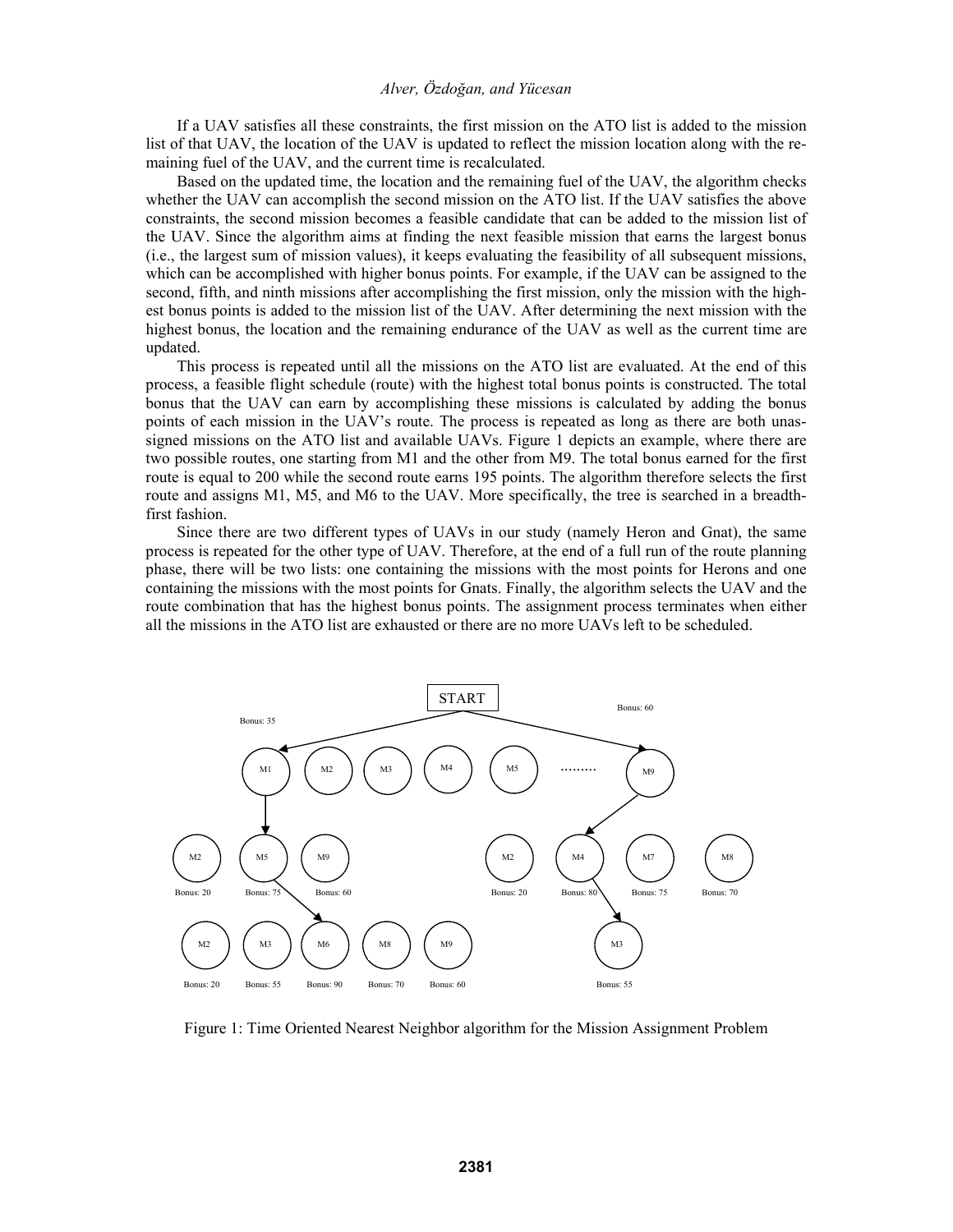## **2.2 Simulation Model Description**

Once a route for the UAVs is created (typically one day prior to the execution phase), the robustness of the flight schedules is assessed through a simulation model that takes into account various operational risks. The simulation model, implemented in Simkit (Buss 2001), is depicted in Figure 2.

The execution phase starts with the first UAV's *preflight inspection*. If the UAV fails the inspection, all the missions in its mission list are aborted (to be subsequently re-assigned) while the UAV is immediately sent to *maintenance*. If the UAV passes inspection, a *launch* event is scheduled. There is a small probability that the UAV would *crash* at take-off. If a crash occurs, all the missions on that UAV's ATO list have to be aborted and reassigned. If the launch is successful, an *ingress* event is scheduled to depict the travel time to the mission area. Due to a technical malfunction, it is possible to have an *air abort*. If this is not the case, the UAV *performs its mission*. At *mission end*, the UAV may travel to its next mission, may *loiter* in a safe area while waiting for the TOW of the next mission or may simply *return to base*. At the base, following a successful *landing*, the UAV proceeds to *maintenance*. There is a small but positive probability that the UAV may *crash* at landing. In that case, all remaining missions are aborted to be subsequently re-assigned. The execution phase ends when the last UAV *lands* at the base and its *maintenance* is complete. Since the missions can start within a 24-hour period, the execution phase may take more than 24 hours, including the time for the last UAV to return to base and the time for its maintenance to be completed.



Figure 2: Event graph model implementation in Simkit

The input factors of the model that reflect the operational parameters are depicted in Table 1. Table 2 shows the performance measures, which focus on mission effectiveness, and efficient use of aircraft and maintenance resources.

## **2.3 Design of Experiments**

Valid modeling must be coupled with efficient experimental design for effective analysis of robustness through simulation. There are many experimental design methods in literature. For most methods, however, the required experimental effort grows significantly with the number of factors. In this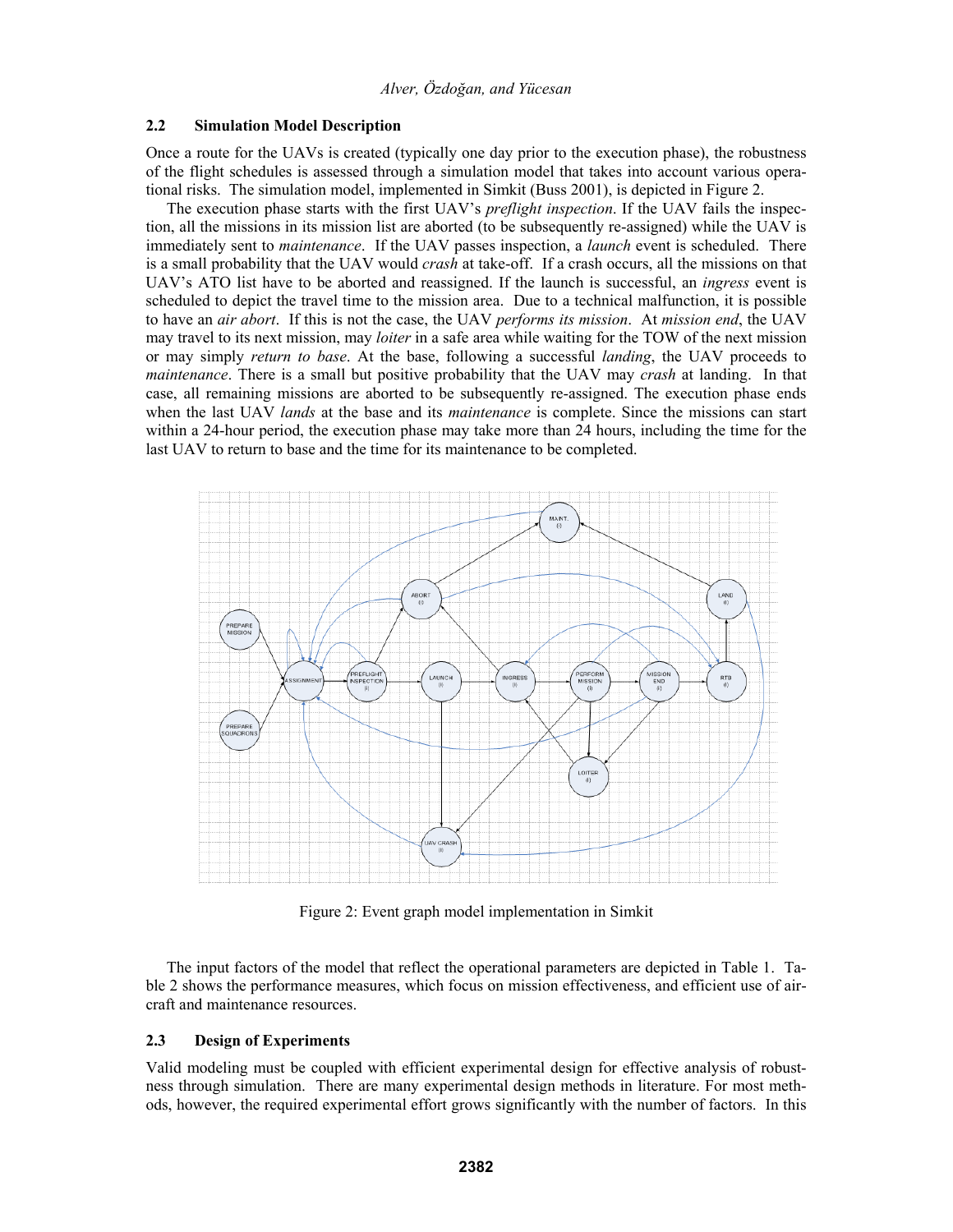paper, we adopt Nearly Orthogonal Latin Hypercube (NOLH) designs, which are space-filling designs that provide increased efficiency and flexibility (Cioppa and Lucas 2007). As depicted in Table 1, for our 12 input factors, we use 129 design points in our NOLH design to collect a sufficient amount of data that would enable accurate sensitivity analysis of the simulation experiments. Note that 100 independent replications have been conducted at each design point.

Table 1: Input Parameters

Table 2: Performance Measures

Average number of accomplished missions Average number of crashed Gnats and Herons Average number of aborted Gnats and Herons Total number of assigned UAVs Mean delay time in the maintenance queue

## **3 RESULTS AND OUTPUT ANALYSIS**

This section summarizes the results obtained from our simulation experiments. We first focus on the main factors for each performance measure and then analyze in detail their interactions.

### **3.1 Main Factors**

We use regression analysis to explain the relationship between the input factors and the performance measures. To ensure the validity of the analysis, we first observe that the residual-by-predicted plot exhibits a random distribution of points. Once the absence of a discernible pattern is established, we compute the  $R^2$  value to see how much of the variance in the data is explained by the model. Finally, by using the sorted parameter estimates, we analyze the effect of each factor on the performance measures. For the regression models, we also form 95% confidence intervals.

## **3.1.1 Average Number of Total Accomplished Missions**

The factor with the highest impact on accomplished missions is the total number of missions. As the total number of missions increases, the total number of accomplished missions increases as well. Area threat level has a negative effect on the accomplished missions. As the initial number of UAVs increases, the total number of accomplished missions increases. The increase in mission durations of the UAVs leads to a decrease in the total number of accomplished missions since the UAVs can only be assigned to fewer missions. There is a slight difference between the effects of different types of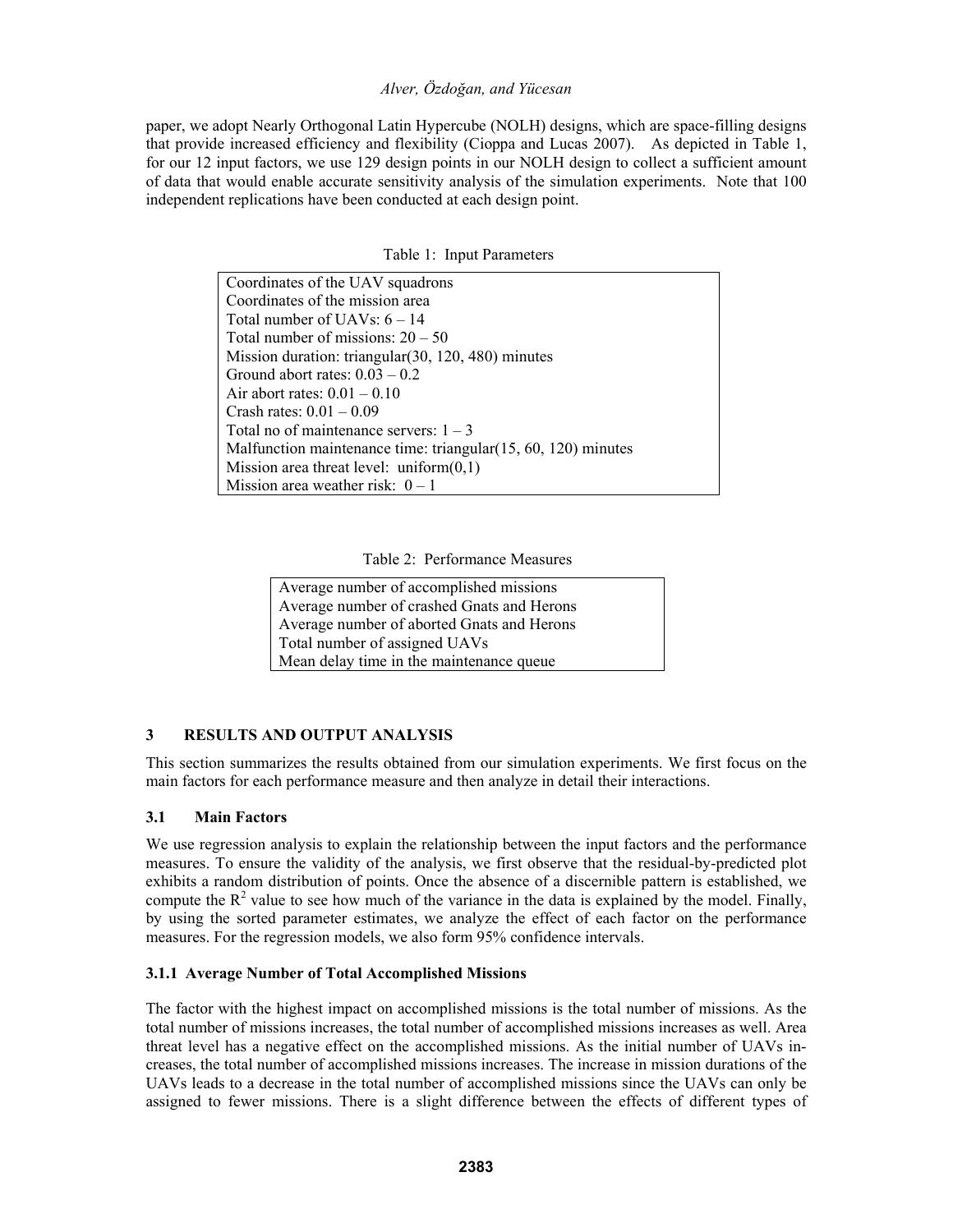UAVs; this is due to a modeling convention, whereby we tend to select a Heron if the bonus points collected for the missions is the same for both aircrafts. In addition, air abort rates of both UAVs and the crash rate of Herons have a negative effect on the number of accomplished missions. The regression model yields an  $R^2$  value of 0.93.

## **3.1.2 Average Number of Crashed Herons**

Increased threat levels in an operational area leads to larger number of crashed Herons. Another important factor is the initial number of Herons. Average number of crashed Herons increases, as the total number of Herons increases since each Heron has a non-zero probability of crashing or being shot down. Mission duration of Herons and Gnats are also important factors that affect the average number of crashed Herons. A decrease in mission duration of Herons results in an increase in the average number of crashed Herons. This might seem counter-intuitive at first. However, a decrease in mission duration for Herons leads to an increased number of mission assignments for Herons. Since every mission has its specific risk level, more missions translate into higher risk. Another factor is the total number of missions. As the total number of missions increases, the average number of crashed Herons also increases. Mission duration of Gnats also affects the mean number of crashed Herons. If the mission duration of Gnats increases, Gnats will be capable of accomplishing fewer missions, increasing our reliance on Herons. Finally, a larger number of launched Herons will result in more crashes. It is obvious that crash rate of Herons has a direct effect on the average number of crashed Herons. Initial number of Gnats has a negative effect on the average number of crashed Herons. As the initial number of Gnats decreases, the mean number of crashed Herons increases. This is because if there are fewer Gnats, more Herons will be assigned to missions, which may lead to an increase in the average number of crashed Herons. The last factor that affects the average number of crashed Herons is the air abort rate of Gnats. As the air abort rate of Gnats increases, the average number of crashed Herons increases. Since we have a limited number of Gnats in our setting, if Gnats abort in the air frequently, there will be a shortage of Gnats. Herons will therefore be called upon to carry out those missions, which once again may lead to a higher number of crashed Herons. The regression model yields an  $R^2$ value of 0.915.

## **3.1.3 Average Number of Aborted Herons**

Ground and air abort rates of Herons and the initial number of Herons directly affect the average number of aborted Herons. It is obvious that, as the value of these parameters increases, the average number of aborted Herons also increases. As the mission duration of Herons or the initial number of Gnats decrease, the average number of aborted Herons increases. When the mission duration of Herons decreases, Herons will be able to accomplish more missions in one sortie. More missions in one sortie implies increased probability of aborting for UAVs. When the initial number of Gnats decreases, more Herons will be assigned to missions, which will increase the probability of Heron aborts. Finally, the average number of Herons that are aborted increases as the total number of missions and mission durations of Gnats increase since Herons will be required to carry out a larger number of missions.

## **3.1.4 Mean Wait Time in Maintenance Server for Heron**

A linear model for the total maintenance wait time for Herons turned out to be unsatisfactory; however, fitting a quadratic model increased the  $R^2$  value from 0.59 to 0.91.

While the quadratic model seems to perform better than the linear one, they were both unable to capture the exponential increase in waiting time that is typical of a congestion phenomenon. Since the variability in the arrival or in the service processes cannot be reduced, the wait time is directly driven by capacity utilization. That is, if the total number of UAVs increases while the number of maintenance servers remains constant or if the number of maintenance servers is reduced while the number of UAVs requiring service remains constant, we observe an exponential increase in the expected waiting times of the UAVs at the maintenance shop.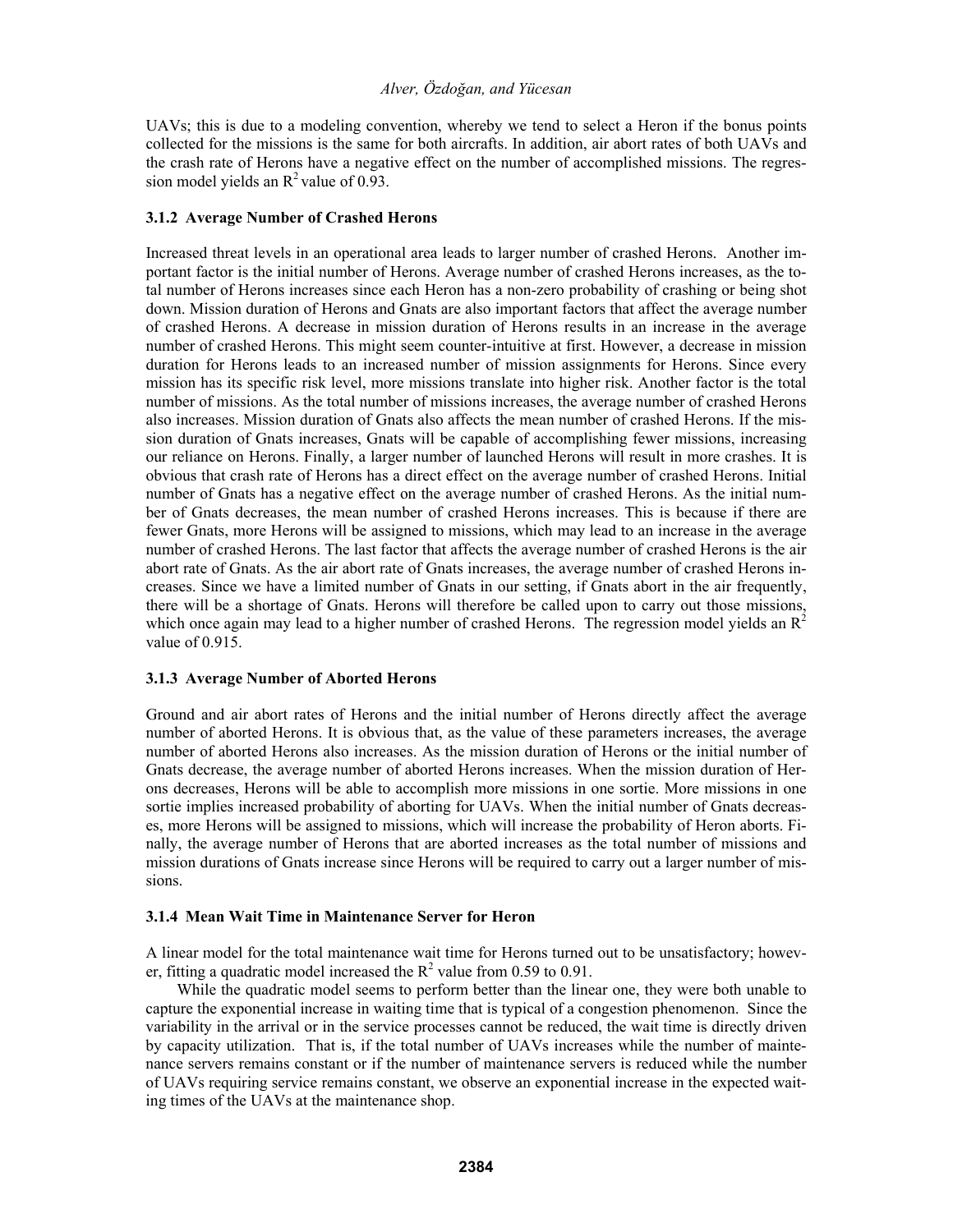## **3.2 Key Interactions**

There are different approaches for analyzing interactions such as multiple regression analysis, stepwise regression analysis or partition trees (Schlotzhauer 2007). With a large number of factors, we find it more intuitive to conduct a stepwise regression analysis by first eliminating insignificant factors and interactions, and then building the regression model with the remaining significant ones.

## **3.2.1 Average Number of Total Accomplished Missions**

A quadratic model that includes 21 two-way interactions has increased the  $\mathbb{R}^2$  value to 0.99. We observe that, as the total number of Gnats increases from three to seven, the number of accomplished missions also increases for both settings with three and seven Herons. However, there is a slight difference between the two settings. If there are three Herons, the number of accomplished missions will increase to around 20. On the other hand, if there are seven Herons, the number of accomplished missions increases to around 25.

We observe another interesting result for the interaction between air abort rate of Herons and the number of Heron maintenance servers. When the number of maintenance servers is limited to one, the number of accomplished missions for both air abort rates of 0.1 and 0.01 are indistinguishable. This observation implies that, in this setting, the maintenance server is a severe bottleneck. Nevertheless, as the number of maintenance servers increases to three, the air abort rate of Herons makes a difference on the number of accomplished missions. For an abort rate 0.1 (representing a higher load on the maintenance server), the number of accomplished missions decreases while, for 0.01 (representing a lower load on the maintenance server), the number of accomplished missions increases.

### **3.2.2 Average Number of Crashed Herons**

A regression model with 37 inputs (main effects and two-way interactions) increased the  $R^2$  value to 0.98. When we analyze the interaction between the ground abort rate of Herons and the total number of Herons, we can see that when the initial number of Herons is low, the ground abort rate of Herons does not have an impact on the number of crashed Herons. As the total number of Herons is increased, the ground abort rate starts to make a difference. If the ground abort rate is higher, the number of crashed Herons decreases. This is intuitive because, as the ground aborts increase, this causes fewer Herons to take off for missions –hence, fewer casualties occur. This can be readily seen in the event graph model in Figure 2.

Another important interaction is observed between the total number of Herons and that of missions. When there is a small number of missions, we observe a small difference in the number of crashed Herons. For three Herons, the average number of casualties is around one while, for seven Herons, the average number of casualties is around 1.5. However, as the number of missions increases, the number of Herons has a higher impact on the number of casualties.

The third interaction is between the total number of Herons and the air abort rate of Herons. When the initial number of Herons is high, the air abort rate of Herons has no effect on the number of crashed Herons. However, for a low initial number of Herons, as the air abort rate increases, the number of casualties decreases because higher air abort rates imply that fewer Herons continue their missions.

The last interaction affecting the number of crashed Herons is between the total number of Herons and the mission area threat level. Normally, area threat level is the most important factor on the number of casualties. Nevertheless, its effect also changes with the initial number of Herons. While there is less threat, the initial number of Herons does not have as big an impact as in the higher threat levels. In the high threat situation, as the initial number of Herons increases, the number of crashed Herons increases rapidly.

### **3.2.3 Average Number of Aborted Herons**

The addition of 22 two-way interactions has pushed the  $R^2$  value to 0.98. Let us specifically focus on four key interactions. First, consider the interaction of ground abort rate of Herons and the total num-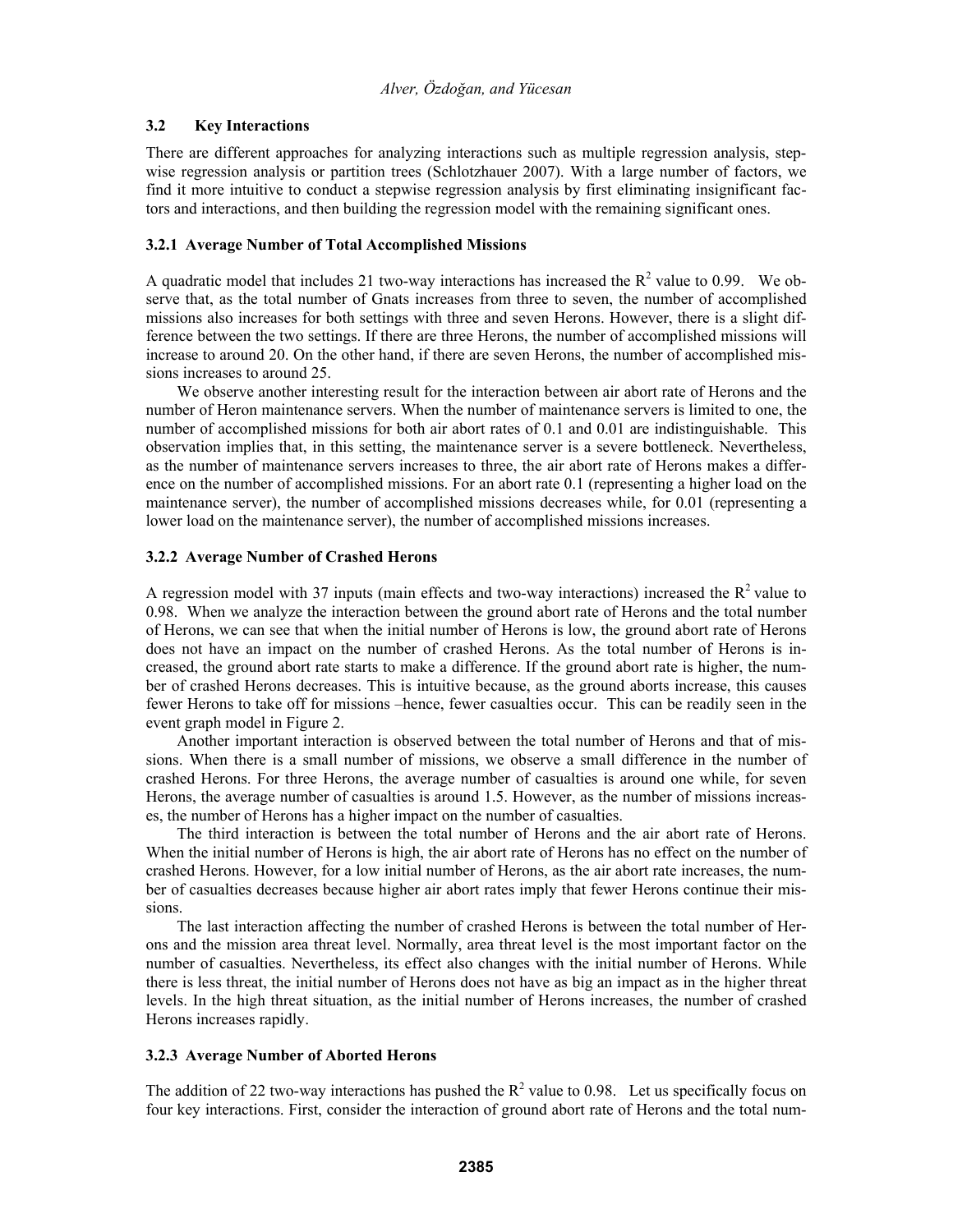ber of Herons. When there is a low number of Herons, the ground abort rate does not have as big an impact as when there is a high number of Herons. As the number of Herons increases, low abort rates do not necessarily affect the number of total aborts, while higher abort rates increase the total number of aborts more sharply.

There is a similar observation for the interaction between the initial number of Herons and the air abort rate of Herons. For smaller air abort rates, the number of aborted Herons is nearly the same for low and high initial number of Herons. As the air abort rate increases, a significant difference emerges between the numbers of initial Herons on the aborted ones. For low rates, the number of aborted Herons is around one for both situations. As the air abort rate increases, the number of aborted herons for two situations appears to increase differently. However, the increase in ratio remains nearly the same.

Another important interaction is observed for air abort rate and mission durations for Herons. For low air abort rates, the number of aborted Herons is the same for low and high mission durations. Low mission durations leads to more total aborts as the air abort rate increases. This is because aborts occur while the UAVs ingress from one mission area to another. The shorter times that the UAV spends on a mission area implies that it spends more time to ingress, hence more vulnerable to abort.

Finally, consider the interaction between the crash rate and the ground abort rate of Herons. For low ground abort rates, the crash rate does not make a big difference on the total number of aborts. However, as the abort rate increases, the crash rate and the number of total aborts change inversely. As more Herons crash, there are fewer Herons susceptible to be aborted during mission.

### **3.2.4 Mean Wait Time in Maintenance Server for Heron**

As indicated earlier, neither linear nor quadratic regression models satisfactorily captured the exponential explosion in congestion systems such as the maintenance shop. We therefore used a partition tree (Schlotzhauer 2007) to confirm our intuition on the important factors affecting the waiting time of Herons in the maintenance queue. Figure 3 depicts the partition tree for three splits, showing the most important factors affecting the total maintenance waiting times for Herons.



Figure 3: Partition tree for maintenance waiting time of Herons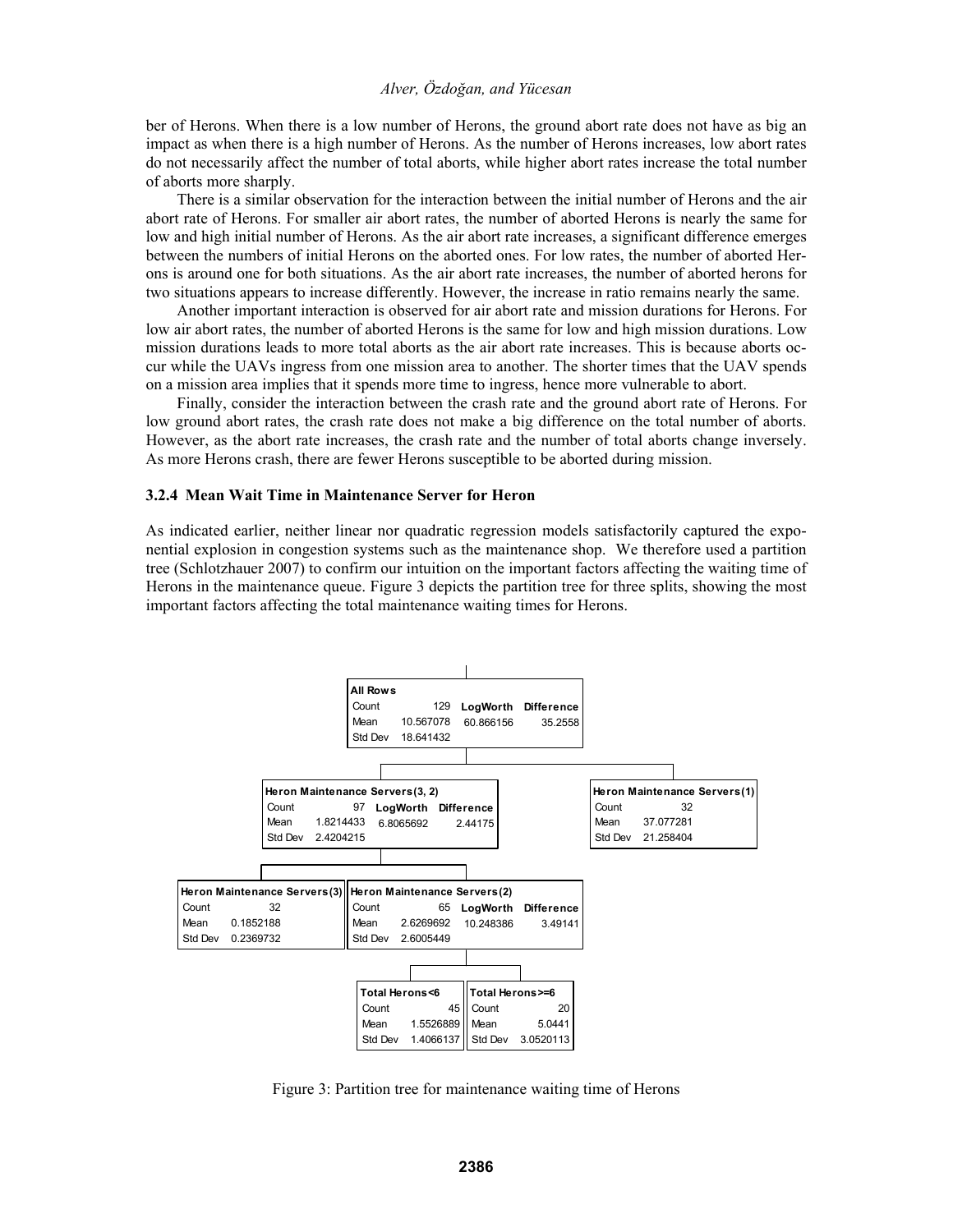In the first split, we can see a large difference between the mean wait times on the right and the left branches of the tree. The most important factor influencing the wait time is the number of maintenance servers –hence, maintenance shop capacity. If we have two or three servers, the wait time drops to 1.82 minutes and the standard deviation is 2.42 minutes. If we have only one server, then the mean wait time is 37.07 minutes and the standard deviation is 21.26 minutes.

In the third split, we can see that if we have two servers, the important factor is whether we have six or more Herons –hence, the load on the system. If we have less than six Herons while having two maintenance servers, the mean wait time is 1.55 minutes and the standard deviation is 1.4 minutes. If we have more than six Herons then the mean wait time jumps up to 5.04 minutes with a standard deviation of 3.05 minutes.

## **4 CONCLUSIONS**

In this paper, we have deployed a greedy, but myopic, approach for assigning UAVs to a list of missions that must be executed on the following day. The assignment takes into consideration the capabilities of the aircraft as well as the geographical requirements and inherent risks of the missions. The main objective of our study, however, was to assess the robustness of the proposed schedule in the presence of unexpected hostilities. We also investigated the sensitivity of the assignments to various operating parameters through a rigorous experimental design. This analysis would help policymakers in planning the procurement and deployment of different UAVs with different operational capabilities as well as logistics specialists in constructing effective maintenance policies.

There are many more constraints in actual operations where UAVs are deployed. The number of ground control stations, their abilities to control UAVs or the personnel constraints may have an influence on the success of each mission; hence, these issues can be incorporated into the model to analyze their impact. Logistics is another important issue for all military operations; for example, the lack of a part in the logistics flow would create maintenance issues and could affect the whole operation's success. Therefore, ground logistics capabilities represent another important area of investigation.

## **ACKNOWLEDGMENTS**

This work has been completed while the first two authors were working on their Master's Degree at the MOVES Institute and the third author was visiting the Operations Research Department at the Naval Postgraduate School.

## **REFERENCES**

- Ahner, D.K., Buss, A.H. and Ruck,J. 2006. "Assignment scheduling capability for unmanned aerial vehicles –a discrete event simulation with optimization in the loop approach to solving a scheduling problem" In *Proceedings of the 2006 Winter Simulation Conference*, Edited by Perrone, Wieland, Liu, Lawson, Nicol, and Fujimoto; 1349-1356.
- Anderson, P.S. 2002. Development of a UAV ground control station. Unpublished Masters' Thesis, Linkoping University.
- Army Unmanned Aircraft System Operations. 2006.
- Buss, A.H. 2001. "Discrete event programming in Simkit". Simulation News Europe 32, 15-16.
- Cioppa, T.M. and T.W. Lucas. 2007. Efficient nearly orthogonal and space filling Latin hypercubes. Technometrics 49, 45-55.
- Corner, J.J. and G.B. Lamont. 2004. "Parallel simulation of UAV swarm scenarios" In *Proceedings of the 2004 Winter Simulation Conference*, Edited by Ingalls, Rosetti, Smith, and Peters, 355-363.
- David, A.B. 2005. IAF to acquire Heron UAV. Available online via http://juav.janes.com/public/juav/index.shtml [Accessed November 16, 2010]
- Entous, A., J.E. Barnes, and S. Gorman, More Drones, Fewer Troops. 2012. The Wall Street Journal, 26 January 2012
- Flint, M., E. Fernandez, and W.D. Kelton, Simulation analysis for UAV search algorithm design using approximate dynamic programming. Military Operations Research. 14, 41-50, 2009.
- GA-ASI Gnat. 2007. http://juav.janes.com/public/juav/index.shtml [Accessed: November 16, 2010]